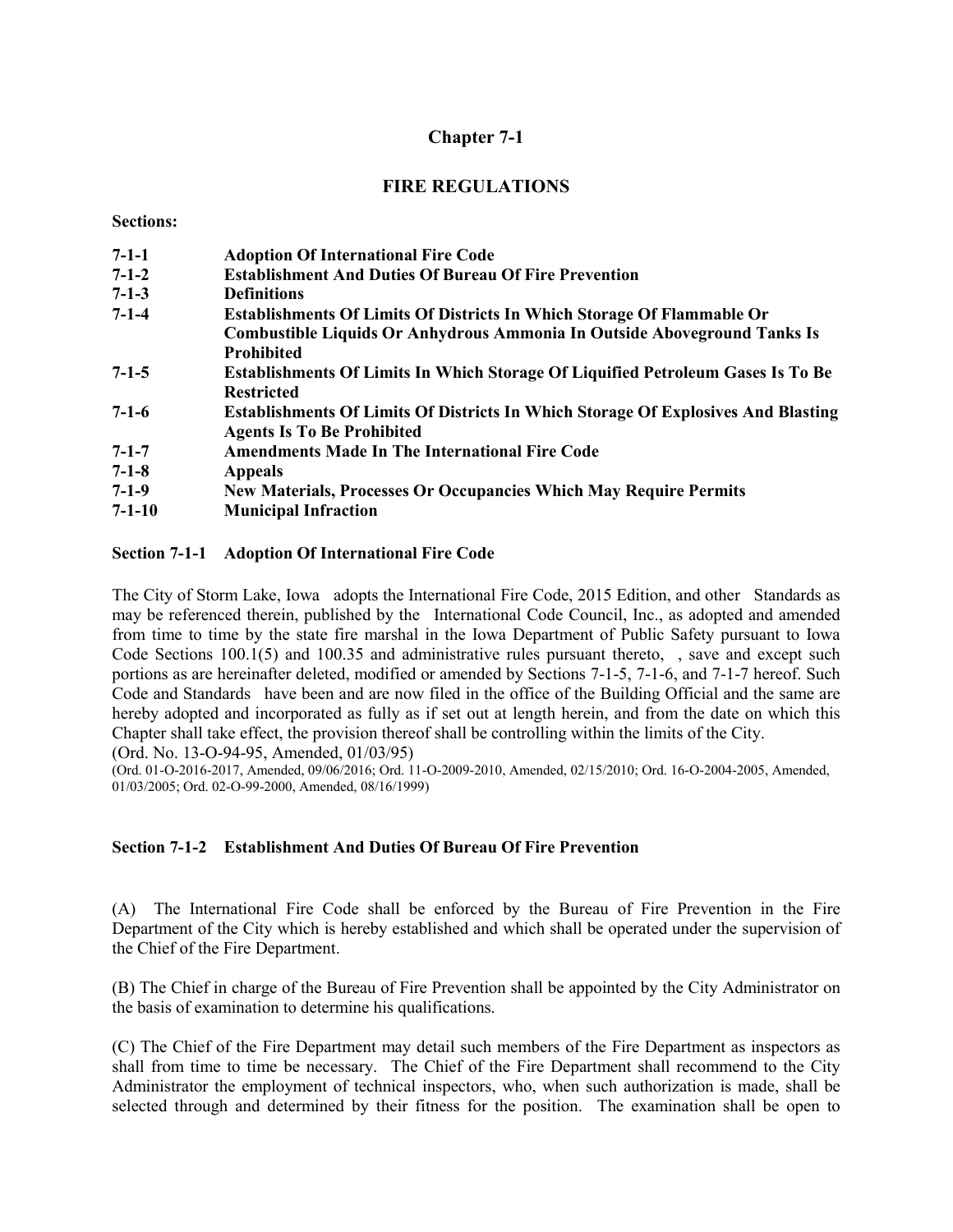members and nonmembers of the Fire Department, and appointments made after examination shall be for an indefinite term. (Ord. 11-O-2009-2010, Amended, 02/15/2010)

## **Section 7-1-3 Definitions**

(A) "JURISDICTION": The City of Storm Lake, Iowa.

(B) "CORPORATION COUNSEL": The attorney for the City of Storm Lake, Iowa.

## **Section 7-1-4 Establishments Of Limits Of Districts In Which Storage Of Flammable Or Combustible Liquids Or Anhydrous Ammonia In Outside Aboveground Tanks Is Prohibited**

The storage of flammable or combustible liquids or anhydrous ammonia in outside aboveground tanks is prohibited within the following limits:

Within the City limits of Storm Lake, Iowa with the exception of the Heavy Industrial (GI) Zoning District lying east of Geisinger Road and Flindt Drive and south of the abandoned railroad right-of-way, provided, however, that as a special exception to the foregoing, the storage of new or used oil shall be permitted in all zoning districts other than residential in outside above ground storage tanks, provided, that the total outside above ground storage of oil on such property does not exceed one thousand (1,000) gallons; provided, further, that the location of such storage tank or tanks shall be not less than five feet (5') in distance from any building located on the property and not less than ten feet (10') in distance from any lot line of the property; and provided, further, that in all other respects the installation of such tanks shall comply with the standards of the International Fire Code adopted by this Chapter. (Ord. 11-O-2009-2010, Amended, 02/15/2010)

## **Section 7-1-5 Establishments Of Limits In Which Storage Of Liquefied Petroleum Gases Is To Be Restricted**

Section 6101.1 of the International Fire Code shall be amended as follows: Storage of liquefied petroleum gas is restricted, are hereby established as follows:

Within the City limits of Storm Lake, Iowa with the exception of the Heavy Industrial (GI) Zoning District lying east of Geisinger Road and Flindt Drive and south of the abandoned railroad right-of-way.

(Ord. No. 13-O-94-95, Amended, 01/03/95) (Ord. 01-O-2016-2017, Amended, 09/06/2016; Ord. 11-O-2009-2010, Amended, 02/15/2010; Ord. 16-O-2004-2005, Amended, 01/03/2005)

## **Section 7-1-6 Establishments Of Limits Of Districts In Which Storage Of Explosives And Blasting Agents Is To Be Prohibited**

Section 5601.1, of the International Fire Code is amended to read as follows: Storage of explosives and blasting agents is prohibited within the City Limits of Storm Lake, Iowa. (Ord. No. 13-O-94-95, Amended, 01/03/95)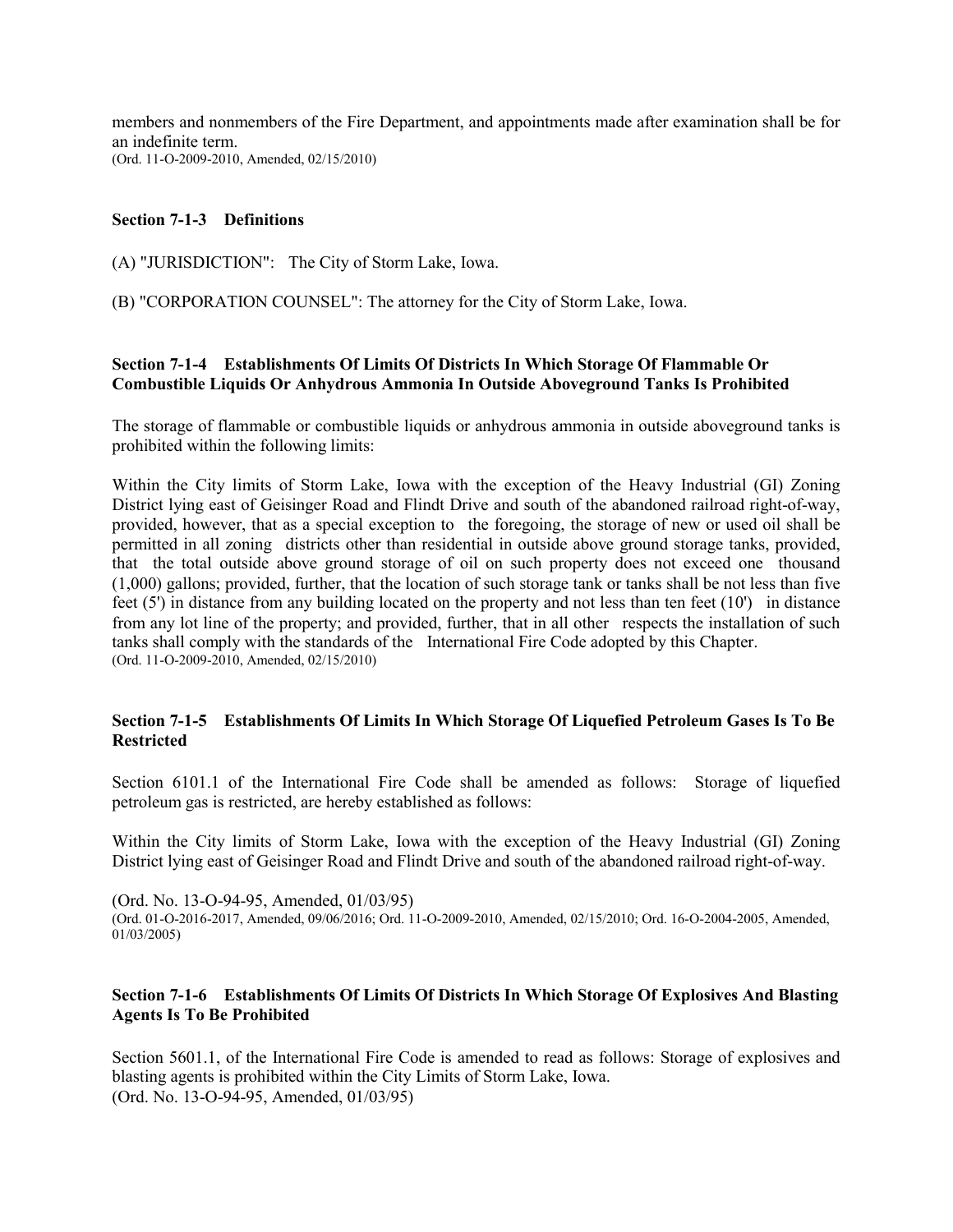(Ord. 01-O-2016-2017, Amended, 09/06/2016; Ord. 11-O-2009-2010, Amended, 02/15/2010; Ord. 16-O-2004-2005, Amended, 01/03/2005)

### **Section 7-1-7 Amendments Made In The International Fire Code**

NFPA30, Flammable and Combustible Liquids Code is amended and changed in the following respects:

Reference Chapter 23.4 of NFPA30.

Location: A flammable or combustible liquid storage tank may be located underground, either away from or under a building, if such installation meets the requirements of this Section, except that no such installation can be made in any Residential District within the City.

Chapter 4.3.2.7 of NFPA 30A , as referenced by the International Fire Code shall have the following added:

Class I or Class II liquids shall not be dispensed into the fuel tank of a motor vehicle from above ground tanks with the exception that this subsection shall prohibit the dispensing of Class I or Class II liquids in the open from a fuel dispensing system supplied by an above ground tank or tanks, not to exceed a total of 6,000 gallons in capacity at any one location, which are located in areas of the City zoned light industrial (LI) or heavy industrial (GI) and intended for fueling vehicles used in connection with a business operated by the owner or lessee of the premises providing:

a. An inspection of the premises and operations has been made and approval granted by the Storm Lake Fire Chief.

b. The dispensing is done on premises which are not open to the public.

c. The tank is safeguarded against collision, spillage and overfill, to the satisfaction of the Storm Lake Fire Chief.

d. The tank system is listed or approved for such above ground use, and the longest dimension of each tank shall be the horizontal dimension.

e. The tank complies with the requirements for emergency relief venting, and the tank and dispensing system the electrical classification requirements of the Code.

f. The tank or tanks are not located within forty feet (40') from any building or any property line of a parcel of land not under the ownership or lease of the operator.

g. The tank or tanks are not located within twenty feet (20') from any tanks used to store LP gas.

h. The tank storage shall be located completely within a concrete bunker which shall surround the tank or tanks and appurtenances and have the capacity to hold 120% of the capacity of the tank or tanks. The said bunker must be at least 3,000 psi concrete, be watertight with drain plug installed, and shall otherwise comply with the provisions of NFPA 30, Flammable and Combustible Liquids Code or the comparable provisions of NFPA 30A, as appropriate.

(Ord. No. 13-O-94-95, Amended, 01/03/95) (Ord. 01-O-2016-2017, Amended, 09/06/2016; Ord. 11-O-2009-2010, Amended, 02/15/2010; Ord. 16-O-2004-2005, Amended, 01/03/2005)